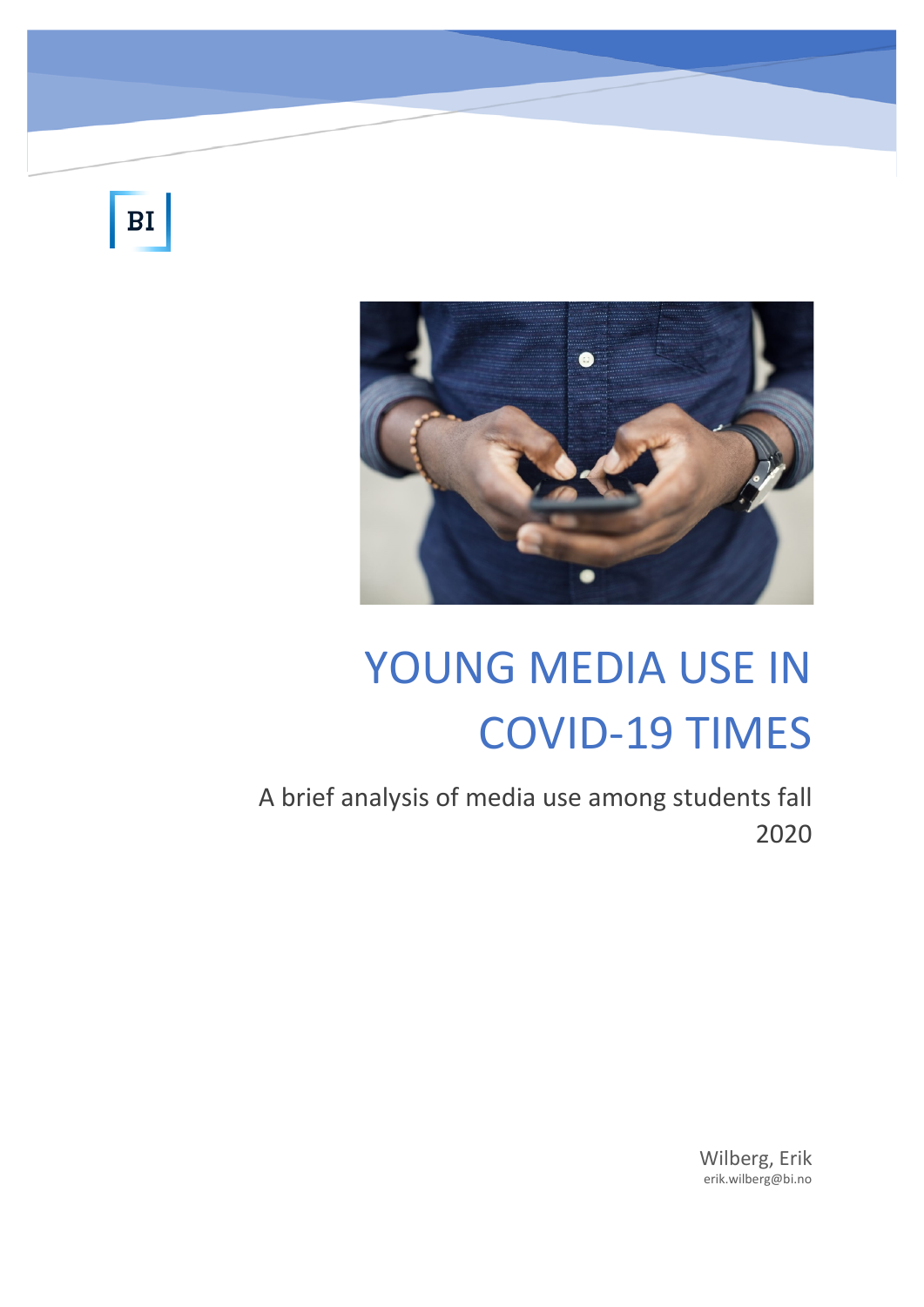# Contents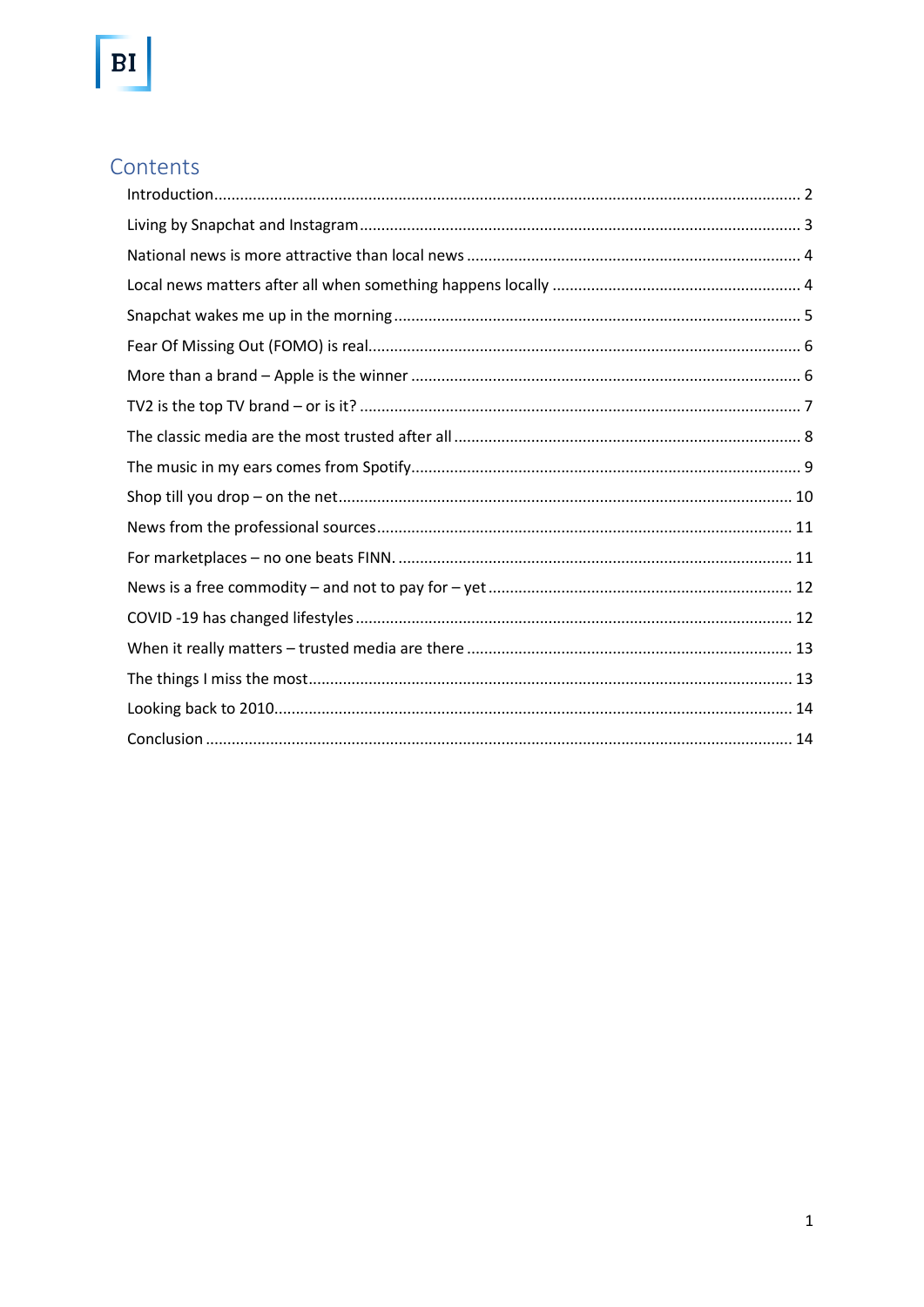

### <span id="page-2-0"></span>Introduction

This report is on how students at BI Norwegian Business School – campus Bergen have access to and use media in the fall of 2020. The sample for this study is the 2500 students at the Bachelor programmes at the school. The fall of 2020 is extraordinary, as all teaching and campus life is subject to restrictions due to the ongoing pandemic situation. The sample is 375 students, 51% male and the average age is 22.

As with previous reports, this study is a description of media preferences and attitudes. To some extent, we will also refer to earlier studies that have been published over the years. The media situation is changing, and this is also reflected in the results in this report. The changes are not dramatic but relatively incremental.

Bergen, September 14, 2020 Erik Wilberg

Teaching Professor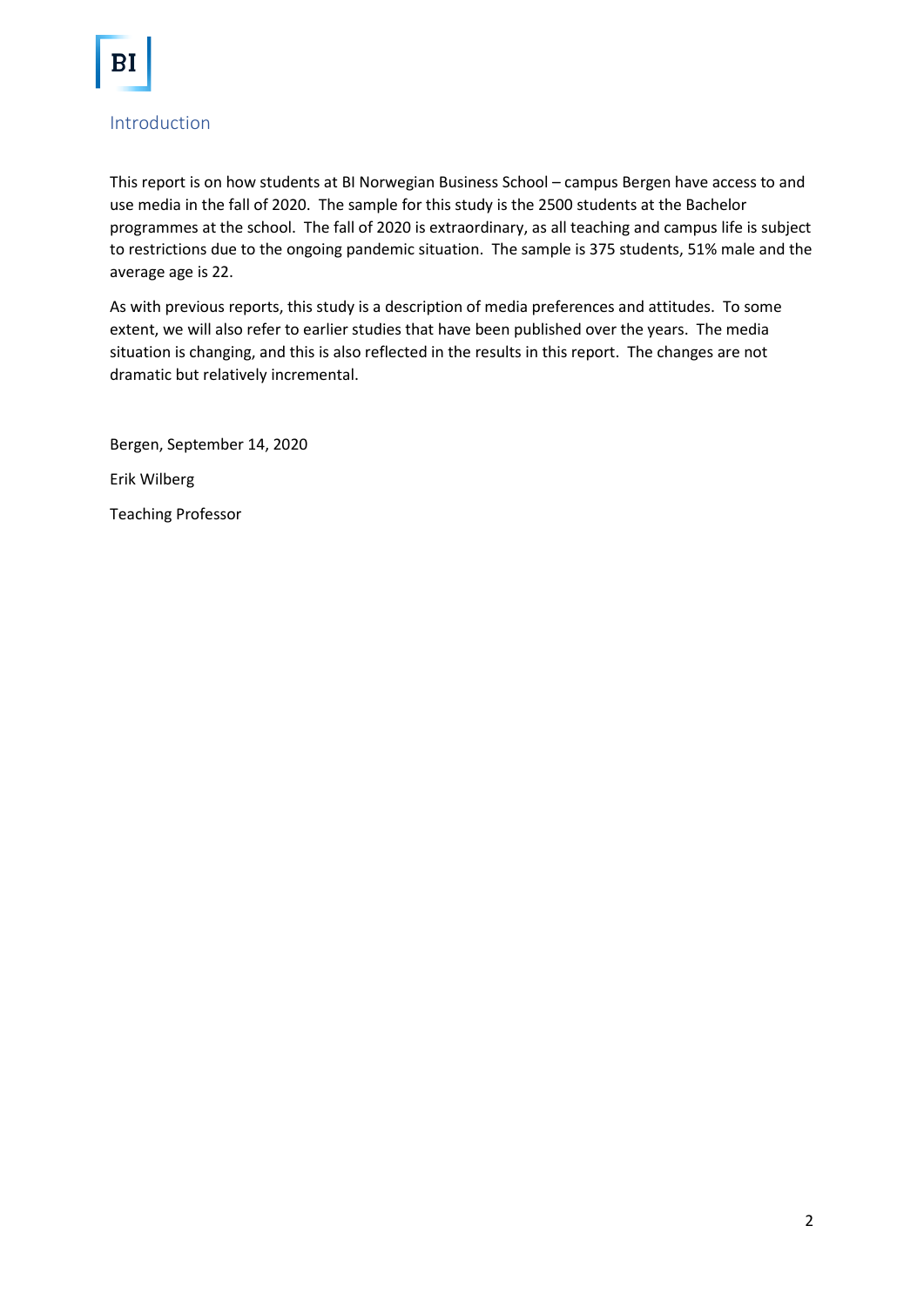<span id="page-3-0"></span>Living by Snapchat and Instagram

### Media channels used





Chart: Erik Wilberg · Source: BI Media survey · Created with Datawrapper

Young media life and social media are intertwined closely. The top three positions here (Spotify excluded) are all social media, and they are all above 80% and the top ones over 90%. For years the social media have had a tight grip on the young students, and this year is no exception. If we go back to a similar report from 2017, we find that the changes are relatively small, but with one big difference: TV has fallen from 71% to 40%. The classic printed newspaper was at 18% in 2017, but is almost gone now and comes in at 5%.

TikTok is new to the list and is represented at 55%, and is significantly higher (65%) among females.

Last year TV was at 53% and is now at 40%. The legacy media are losing the grip, and one can wonder what kind of media world and influences that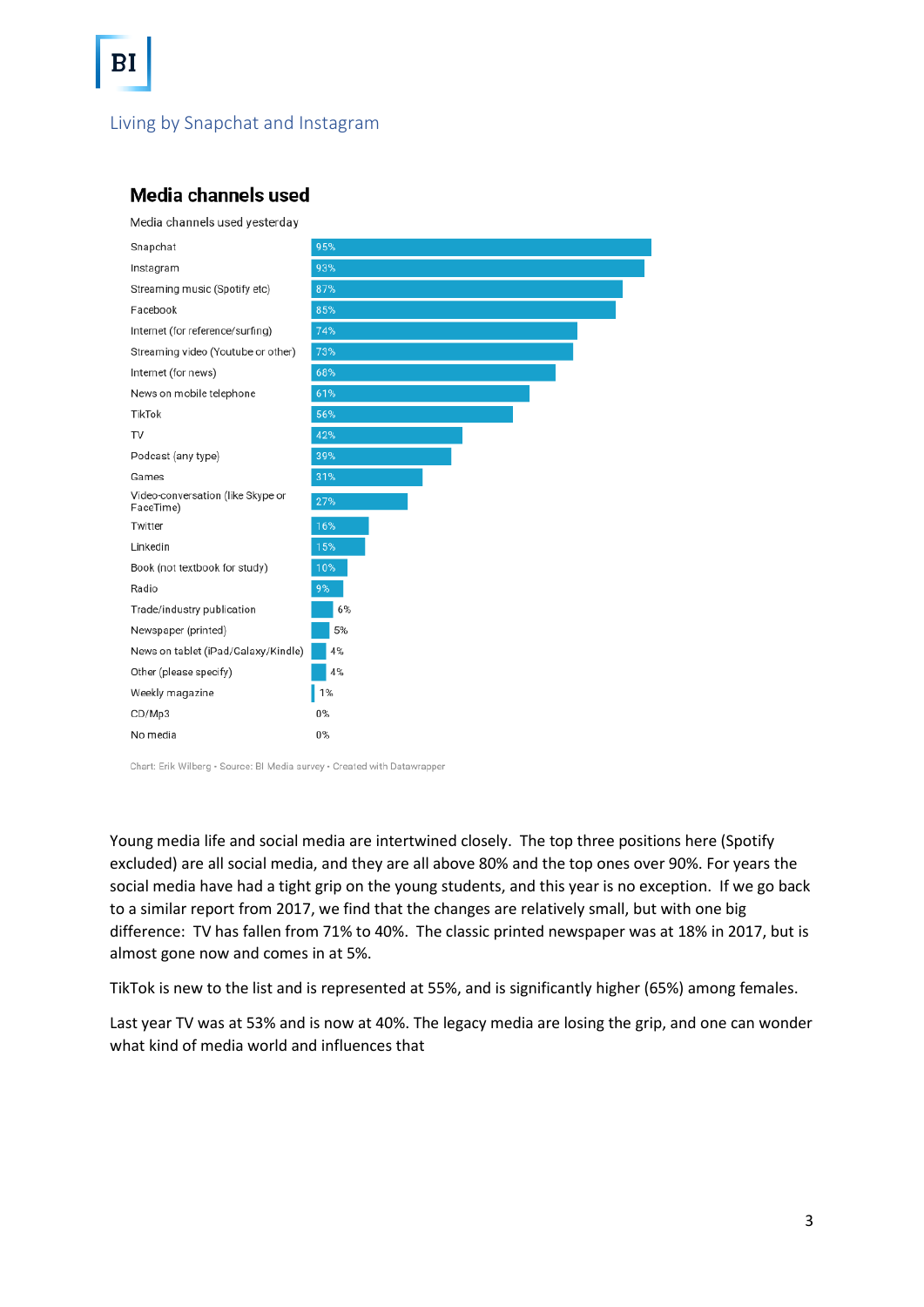### <span id="page-4-0"></span>National news is more attractive than local news



There is a relatively high interest in national and international news. This is not surprising, given the current circumstances. Two of the lower rankings here differ on gender. If you are male, you lean towards sports and females go after celebrities. The orders are almost identical to last year.

### <span id="page-4-1"></span>Local news matters after all when something happens locally

# Prime source of important local news



Chart: Erik Wilberg · Source: BI · Get the data · Created with Datawrapper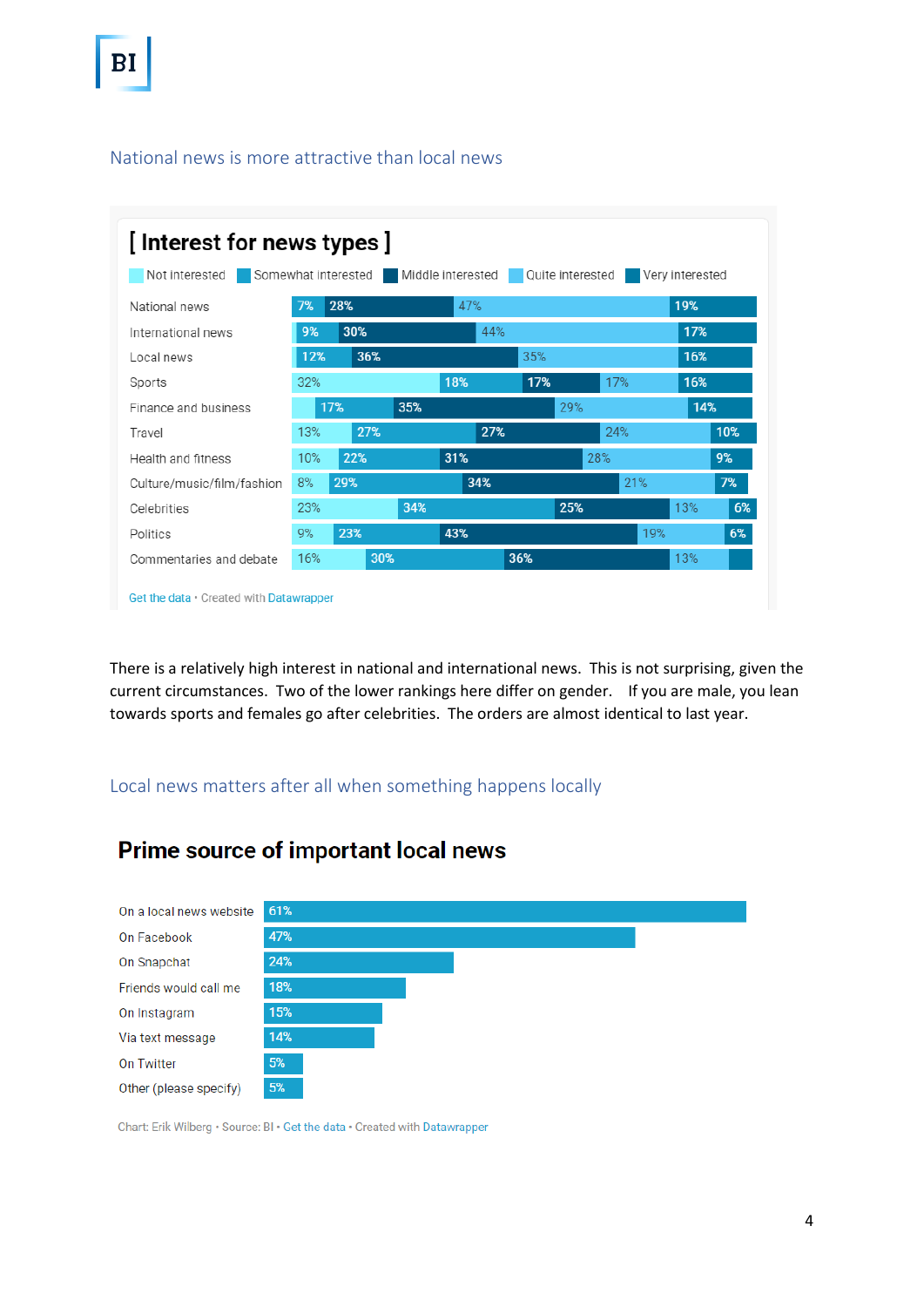The local news sites are in demand if something big happens locally, but we see that there is quite stiff competition from Facebook. Here Snapchat and Instagram do not matter much. No significant changes can be noted from last year. So the question is – what do you trust? With Facebook at such a high level, questions can be raised on the quality of the information in local news.



#### <span id="page-5-0"></span>Snapchat wakes me up in the morning

Chart: Erik Wilberg · Source: BI · Get the data · Created with Datawrapper

The morning ritual´s beginning is Snapchat – it is the winner here. No other social media site is near in popularity. Last year´s result gave Snapchat 56%, so the rise is significant. All other alternatives are more or less identical with the previous year. So if the setting of the daily news agenda is filtered through Snapchat, then newsmedia has a way to go. Young people want their updates on close friends and social groups they belong to.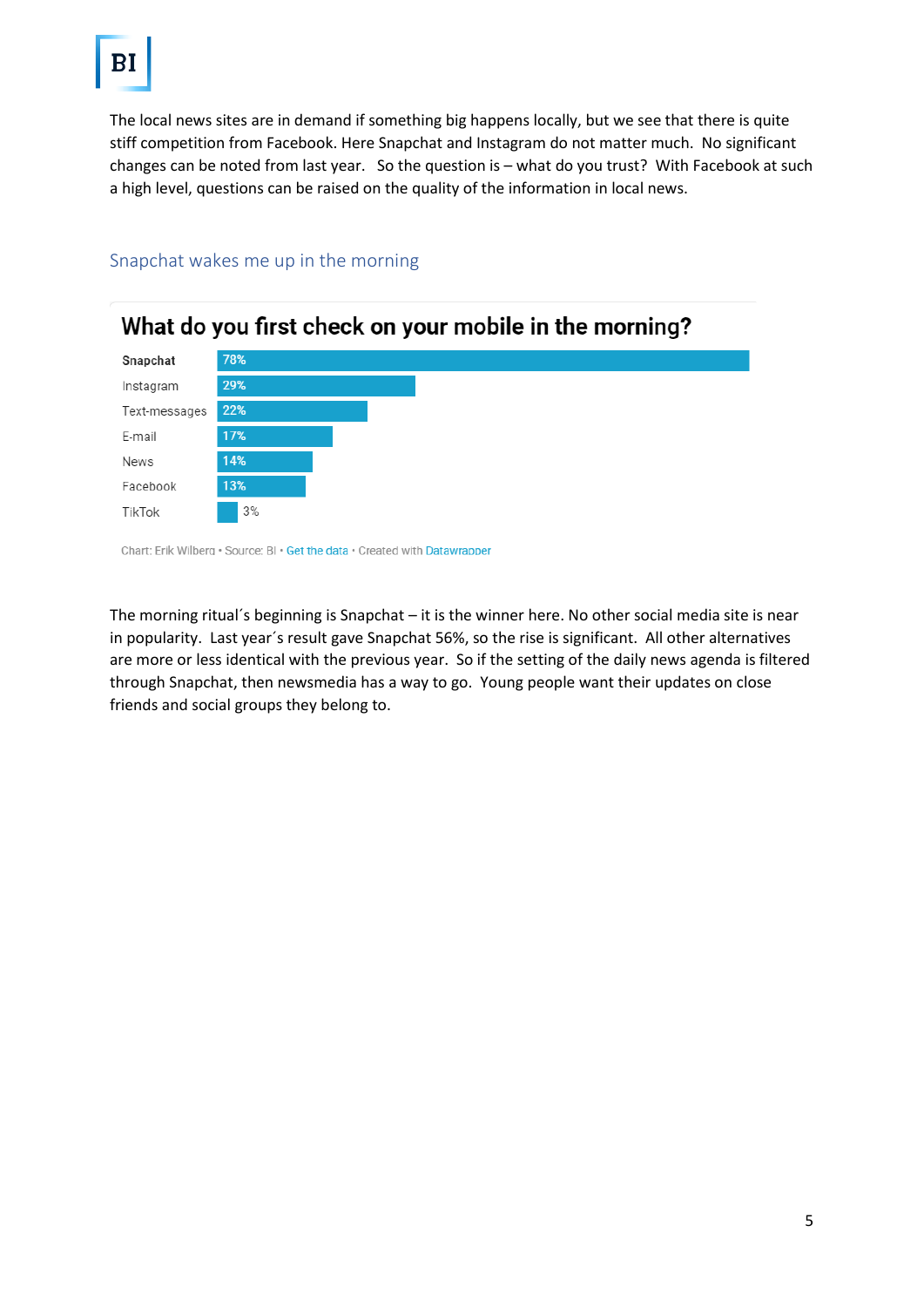### <span id="page-6-0"></span>Fear Of Missing Out (FOMO) is real

## How often do you normally check for updates on your mobile?



There has been an increase since last year in the frequency of mobile use. If we add up the five to the 15-minute slot, we arrive at 48%. Last year it was 36%. And there is no big surprise that females check the mobile significantly more frequently than males. The figures are 54% for females and 43% for males. Pure observations in and around the auditoriums at the business school show that almost all carry their mobile in their hands at all times.

#### <span id="page-6-1"></span>More than a brand – Apple is the winner



Chart: Erik Wilberg · Source: BI · Get the data · Created with Datawrapper

The strength of Apple as a mobile device is more or less a monopoly. Apple has a firm grip on the students. And among females the Apple clocks in at 96%. With males, the figure is 82%. The market share has risen for Apple – last year, it was 77%. When looking out over the students sitting in the large auditoriums, the Apple logo is visible everywhere.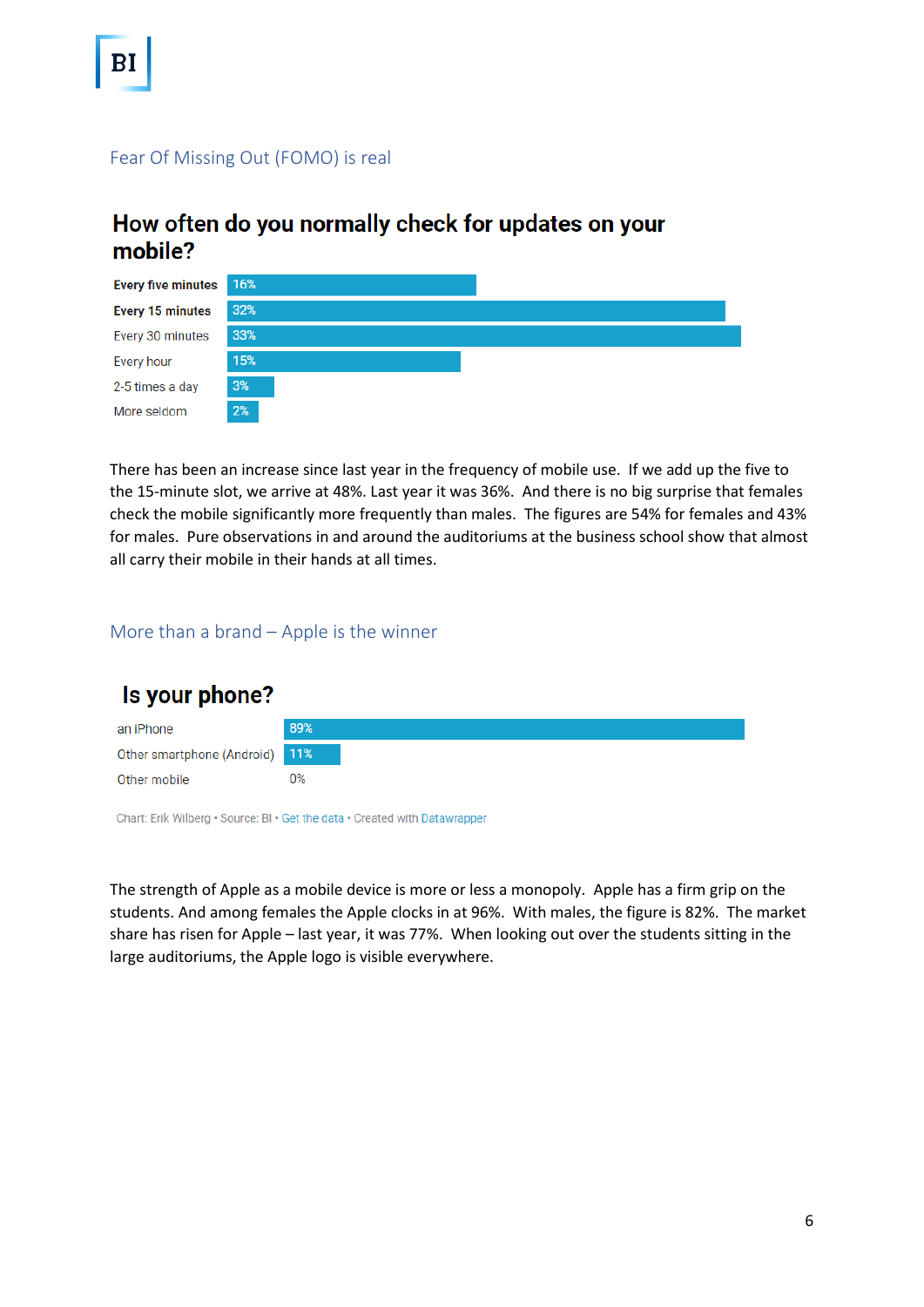### <span id="page-7-0"></span>TV2 is the top TV brand – or is it?

# What is your favourite TV-channel?



Chart: Erik Wilberg · Source: BI · Get the data · Created with Datawrapper

Many students are free in choices when it comes to TV-channels. One student commented, "Who watches TV in 2020, anyway?" But among the traditional channels, TV2 has the upper hand, and has the largest brand stamp in this age group, probably because of its "lighter" program profile. Last year NRK bumped up to 25% but was back at 17% as in earlier reports. We can assume that streaming services and social media take away linear TV-viewing as we traditionally have had it.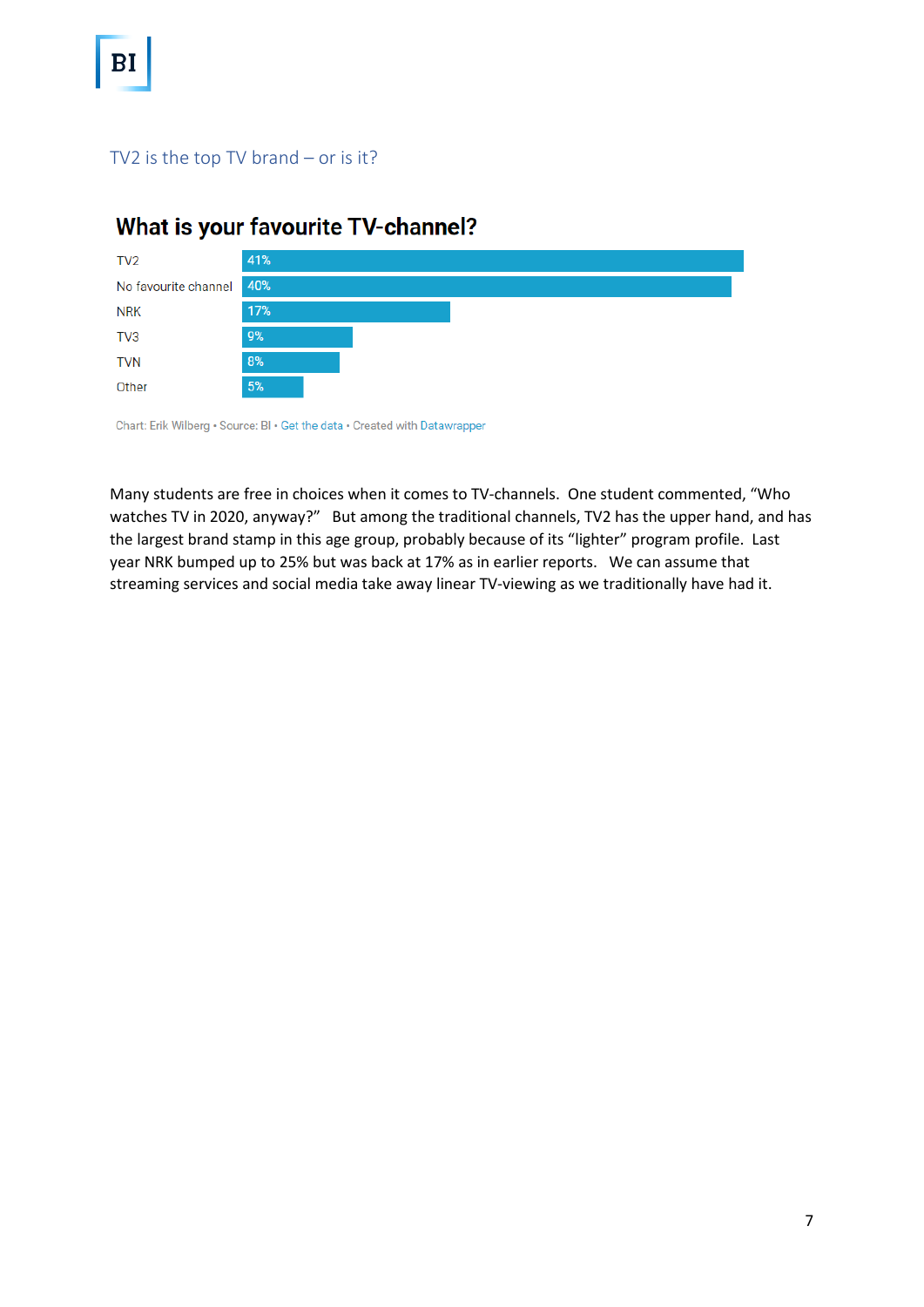<span id="page-8-0"></span>The classic media are the most trusted after all

# To what extent do you trust the following channels for news?



Chart: Erik Wilberg · Source: BI · Get the data · Created with Datawrapper

After all, TV and local papers have the highest levels of trust among the students – and social media are at the bottom. A paradox emerges among the use and the level of trust in media. The media channels that we rely upon for accurate and informative journalism are **not** top of the list when it comes to consumption. They are more looked upon as a free convenience, and not a part of the daily conversation. It is also worth noticing that local newspapers have less impact than national newspapers.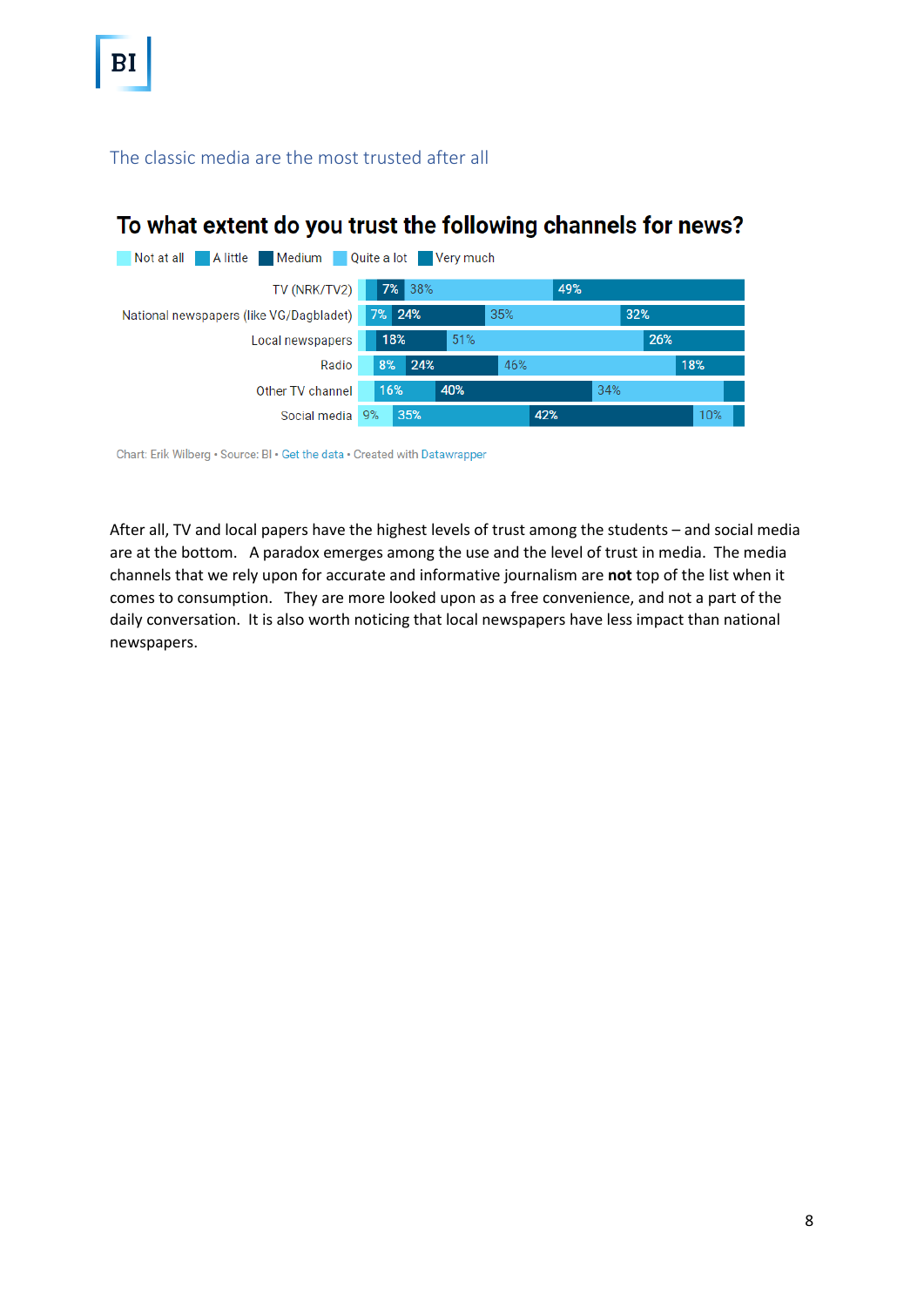### <span id="page-9-0"></span>The music in my ears comes from Spotify

# What media do you pay for?



Chart: Erik Wilberg · Source: BI · Get the data · Created with Datawrapper

We made a slight change in the survey this year and asked the students to tick the boxes for the kind of media that they subscribe to – and we can see that Spotify and Netflix are the leaders of the pack. On average, the students subscribe to 3,2 of these media, which means that the money for media use is present. Last year we only asked about Spotify, and the result was 90%. Students have the resources for paid media consumption, but it has not yet "taken off" when it comes to the legacy media brands – with VG as the exception. And only 22% pay for a local newspaper site.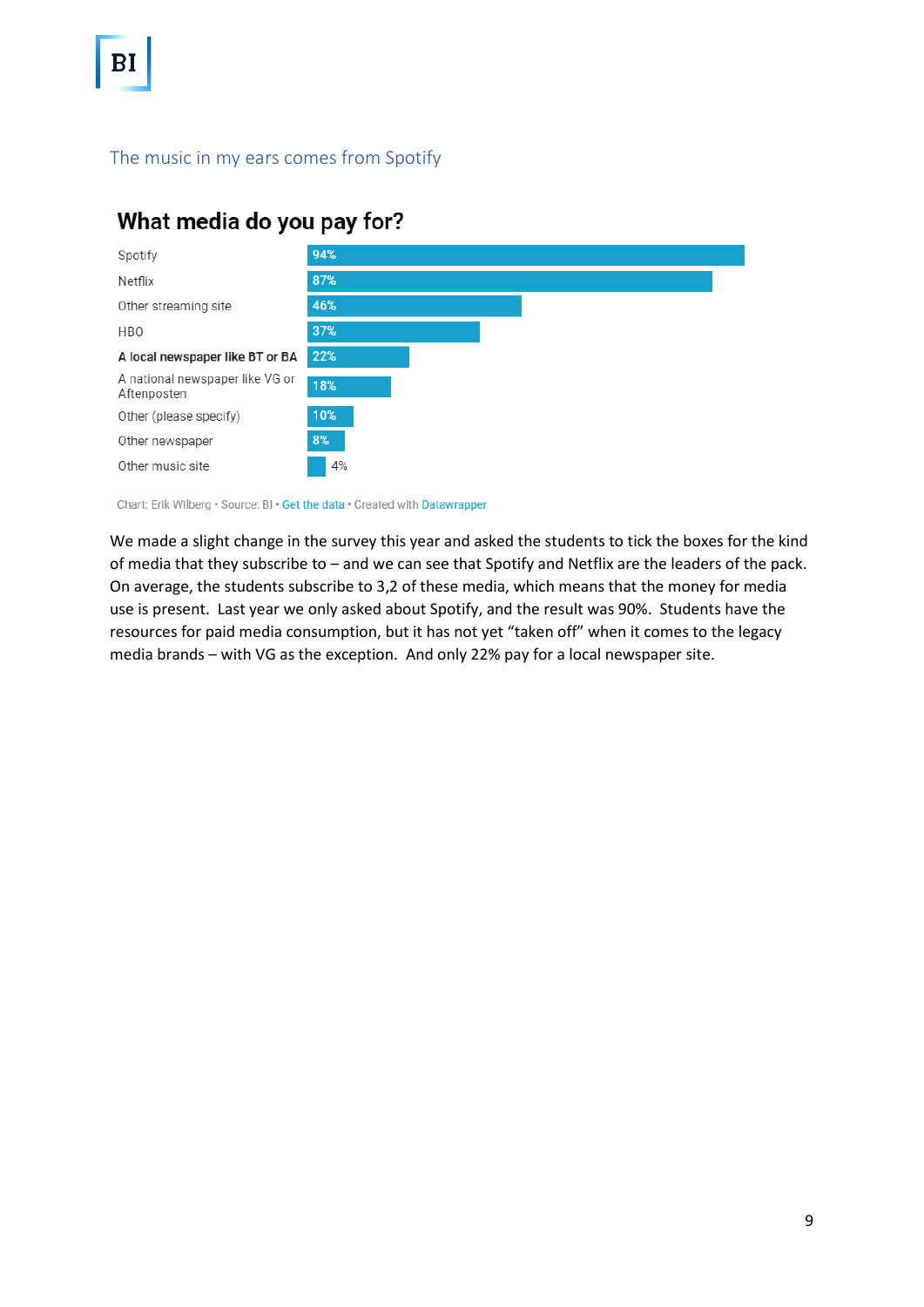### <span id="page-10-0"></span>Shop till you drop – on the net



# Shopping on the internet last 12 months

Chart: Erik Wilberg · Source: BI · Get the data · Created with Datawrapper

There are changes in the shopping patterns this year – partly due to the Covid-19 situation. Clothes are at 90% (85% last year). Fastfood has risen sharply from 63% to 79%, and tickets have dropped from 72% to 55%, all due to the Covid-19 situation. Groceries have increased from 8% to 12%, but since they have been open for business all the time during the lockdown, the growth has not been phenomenal, but it is definitely on the rise. An increase from 8 to 12 % is a change that sets the course for further growth. The shopping patterns in the other categories are relatively stable over time – and there are significant gender differences in two categories: cosmetics and electronics.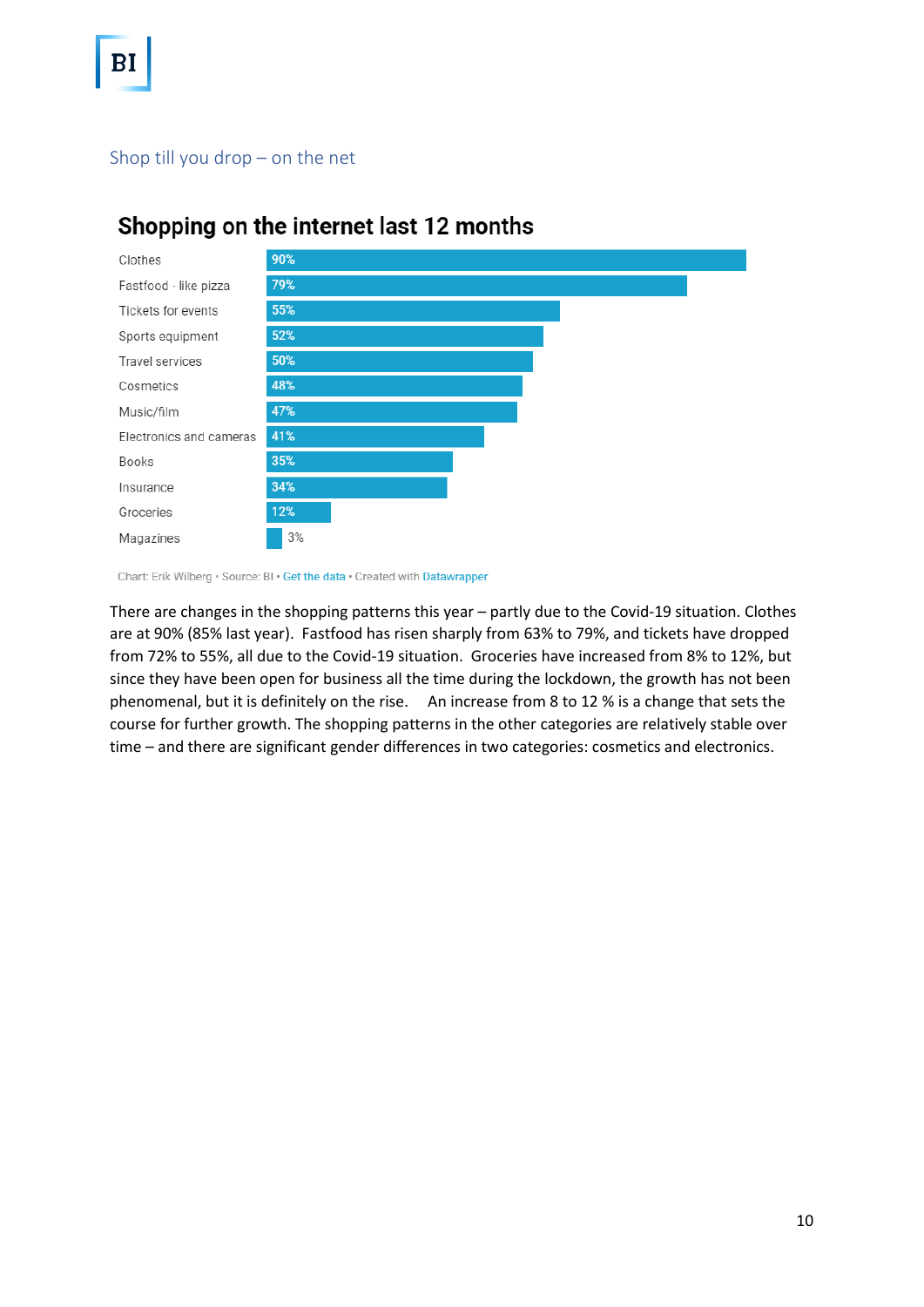### <span id="page-11-0"></span>News from the professional sources

### **Preferred sources of news**

 $\sim$ 

| Newssites (like VG, BT or Aftenposten) |     |  |     |
|----------------------------------------|-----|--|-----|
|                                        |     |  | 77% |
| Social Media                           |     |  |     |
|                                        | 35% |  |     |
| TV                                     |     |  |     |
| 19%                                    |     |  |     |
| Radio                                  |     |  |     |
| 2%                                     |     |  |     |

Chart: Erik Wilberg · Source: BI · Get the data · Created with Datawrapper

The preferred source of news is news sites, and in Norway, VG is the clear winner with coverage of half the population every day (shown in a separate study earlier this year). If we compare with last year, there is a slight drop for news sites (from 84%) and a rise in Social Media (from 28%). The lockdown can be an influencing factor in the growth of social media and the reduction of general news sites.

<span id="page-11-1"></span>For marketplaces – no one beats FINN.



Again, we can see an example of a "winner-takes-it-all" situation. The figures are almost identical to last year. Finn has an excellent grip on the market, and they have been brilliant in building new verticals and services. For young people in a study situation – Finn is a necessity.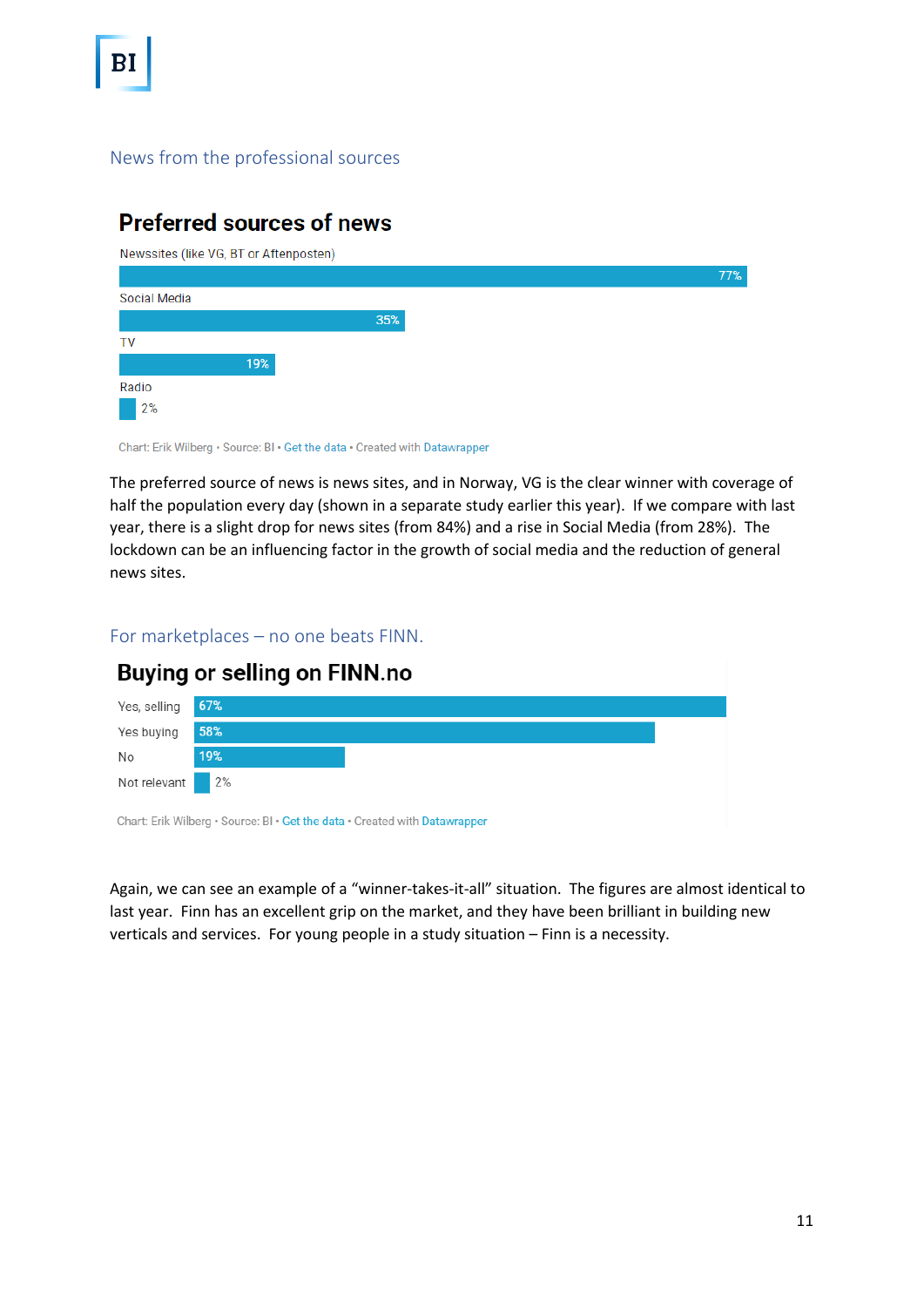#### <span id="page-12-0"></span>News is a free commodity – and not to pay for – yet

### How willing to pay NOK 99 a month for news?

Not willing - there is so much free news out there.

| 65%                                                                        |
|----------------------------------------------------------------------------|
| I would pay for general news                                               |
| 6%                                                                         |
| I would pay for local news                                                 |
| 7%                                                                         |
| I would pay for special interest news                                      |
| 10%                                                                        |
| I would pay for news that I feel is relevant for me                        |
| 28%                                                                        |
| Chart: Erik Wilberg · Source: BI · Get the data · Created with Datawrapper |

There is stability in these figures from last year – only within 2-4 points. The media houses do have an uphill struggle here. It will be interesting, so see if some of the recent and COVID-driven product and market initiatives within media brand building will take off when taking digital storytelling enters into the mainstream of news reporting. VGs Covid-19 reporting is digitized and inspired by the New York Times. It works very well. Other news brands will follow.

### <span id="page-12-1"></span>COVID -19 has changed lifestyles

### How much has your daily life changed during Covid-19?



Chart: Erik Wilberg · Source: BI · Get the data · Created with Datawrapper

When asked – 46% of the students have had a significant change in their life situation after COVID 19, but we can see that it has not changed the media use much. There are no significant differences between the genders on this question. For about a quarter of the students, life is more or less like everyday life before Covid.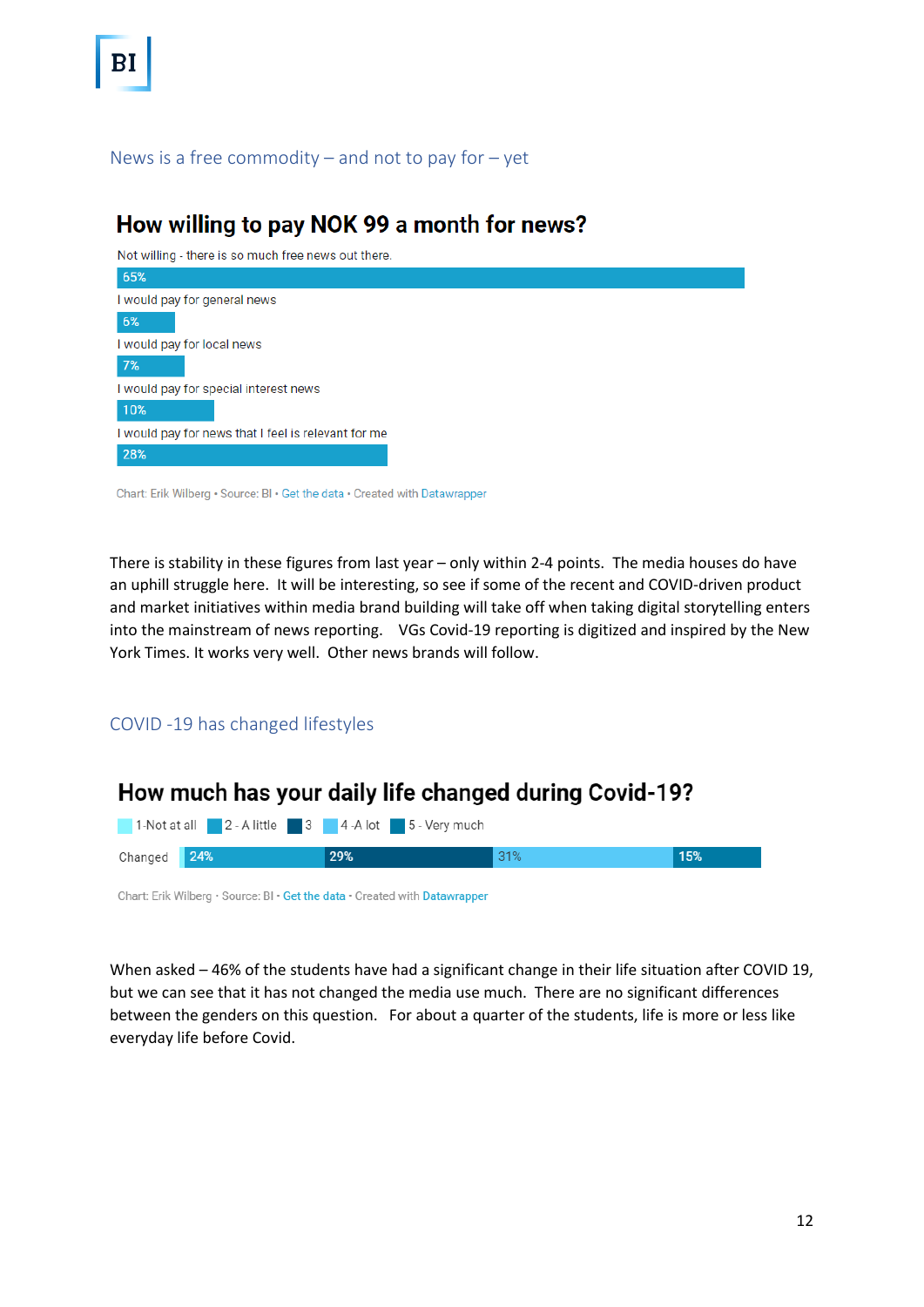### <span id="page-13-0"></span>When it really matters – trusted media are there

### Most important sources of news about Covid-19



Get the data · Created with Datawrapper

Newspaper sites (most likely VG) are the most important sources of news about the corona situation. Initially, this was more a national rather than a local phenomenon, but in recent weeks we have seen that there are vast regional differences. As this report is written, Bergen is in the "red zone", and all university-level teaching is moved online.

We can also see that social media has its impact as an essential news source – probably within social groups, more so than friends and family and official websites.

### <span id="page-13-1"></span>The things I miss the most

When asked what they missed the most – the following came out of 284 responses from the students:



They miss hanging out with friends and travel – and contact with the family.